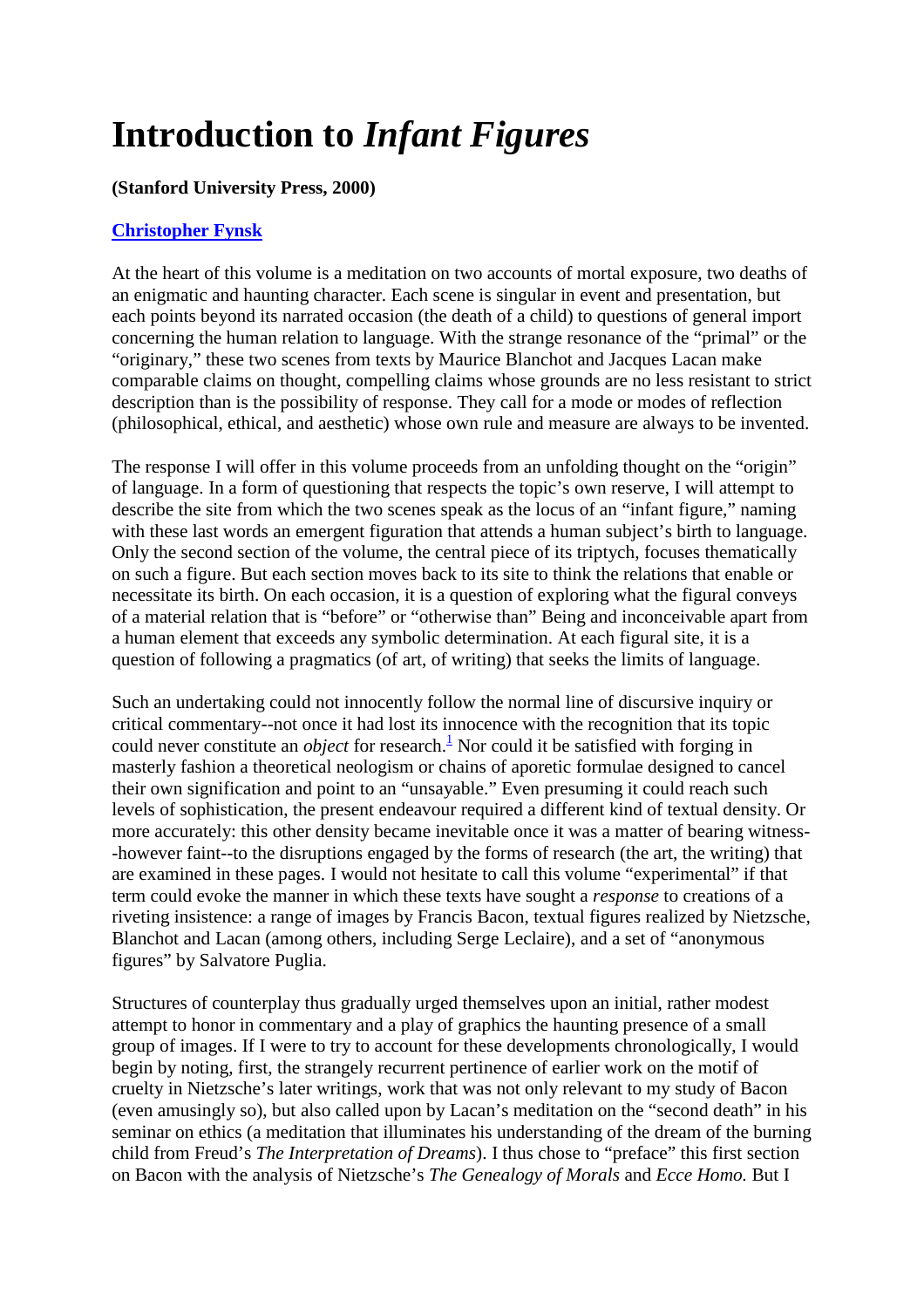did not do so in order to provide a defining philosophical paradigm or even a tonality for the readings to follow (if the text functioned in such a manner, I would be most regretful). I was attempting, rather, to mark a horizon for what was to come and thereby clear a space of reflection. There was undoubtedly some risk in prefacing the essay on Bacon in this way; a hasty reader could conclude that I meant to promote a sexy version of the will to power under the guise of a fashionable theme and some no less fashionable pictures. I hoped, however, that by disjoining the texts as I did, a gap would open, and that *from that gap* I could evoke something of the strange force of Bacon's practice, perhaps even the material presence of what he calls, in his late, Shakespearean mode, an "essence." From a space of exposure like the one thought by Nietzsche under the name of the Dionysian, Bacon pursued a pragmatics of the image that forces us to rethink the relations between the image and the real. He worked for the sake of an event that is comparable to the one Friedrich Hölderlin saw in modern tragedy: a "forcing" of its participants *back to the earth* and into a time Hölderlin understood to be irreversible. I read the famous "presence" of Bacon's figures as a mark of that event--a mark of the fact of existence as taken in a tragic, sometimes tragi-comic apprehension of reality.

A further development in the counterplay to which I have referred marks the passage from the first section of the volume to the second. The step involved cannot be summarized in advance of the discussion, so I offer no more than a formula when I say that the fold that divides the first section is "internalized" in the second, appearing in a disruption of expository form and a fictive redoubling of the voice (a redoubling that should not be taken as a dialectical opposition--this is where the notion of a "counterplay" reaches its limit). In the briefest terms, the writing of the second section *suffers* the interruption marked in the first and unfolds from it in two periods of reflection.

This section takes its point of departure from Maurice Blanchot's *The Writing of the Disaster*, and specifically from Blanchot's assertion (inspired by readings of Serge Leclaire and D.W. Winnicott) that all human speech and psychic life are haunted by the death of a child, a being whose passing is the condition of speech, and who is therefore, of necessity, *in-fans* (without language). The dialogue pursues a speculative development of this assertion through a reading of a brief narrative, "(A Primal Scene?)," that is implicitly presented by Blanchot as the *ur-text* for his meditation on the death of the infans. I use this term "ur-text" as a form of shorthand and only to suggest that Blanchot's narrative is not taken as the possible illustration for a thesis. In *The Writing of the Disaster* itself, there is no way of determining whether the narrative responds to the psychoanalytic discussions addressed throughout the volume, or whether it is the original event of writing that led Blanchot to those discussions (and the exact meaning of each of these alternatives is already worth long consideration). It is clear, however, that the problem of accounting for the nature of its legibility and the relation to which it calls its readers is indissociable from the questions that guide the meditation here and in the second half of the dialogue (addressed to Lacan's reading of the dream of the burning child). Among these questions is the one that introduces the "fold" to which I referred: that of the possibility of responding to the opening (an opening *of* language, but prior to any speech) that occurs in the mortal exposure of that being, in each of us, that is infans.

What is the precise status of this "infans," this figural inscription whose appearance in Freud's research (as it is given to us by Lacan) marks a decisive moment for his understanding of trauma and the function of repetition in the primary processes? How do we understand the strangely motivated character of this figure that Blanchot considers necessary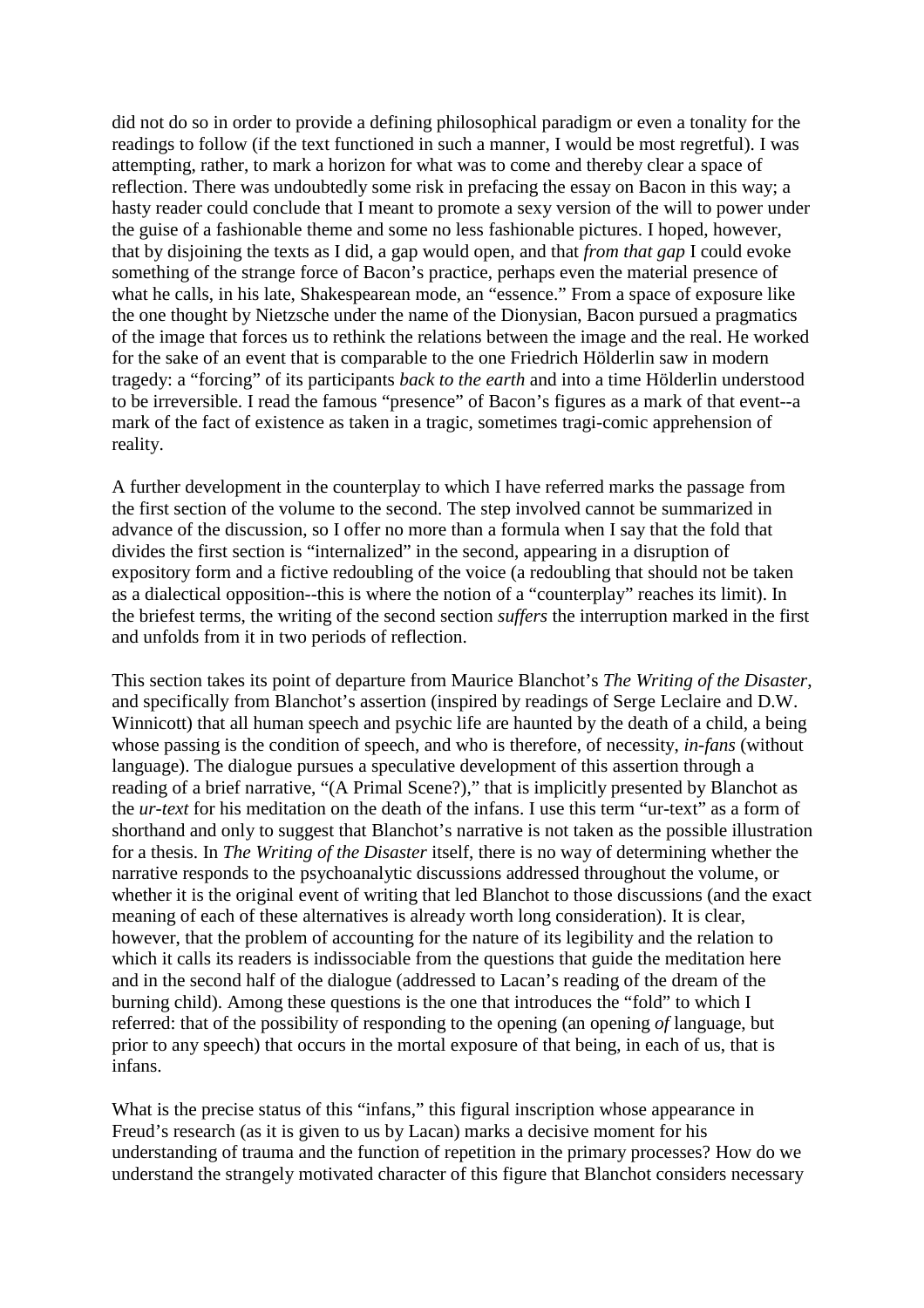to all speech and life (is it a figure?), and how do we evaluate the speculative endeavours in which it is proposed to thought? How, for example, do we assess Blanchot's statement that the fantasmatic phrase he takes from Leclaire, "a child is being killed," cannot be fully heard or even properly spoken by any conscious (or even unconscious) subject?<sup>2</sup> And what do we make of Lacan's statement in reference to something he hears in the phrase, "Father don't you see I'm burning?," his assertion "that no one can say what the death of a child is--except the father *as* father, that is to say, no conscious being"?<sup>3</sup> Are these statements possible from a philosophical and theoretical point of view? Or do they illegitimately conflate orders of analysis (philosophy of language and psychoanalytic research) via metaphor or fiction, and through an infusion of pathos deriving from the normal reaction to the imagined or real death of a child?

The long dialogical meditation that unfolds in the space of these statements will offer no definitive answers. In pursuing a formal account of what I will term "the exigency of the figure" (an account of the structural necessities to which the figure answers), and in attempting to honor the *presence* of that exigency in psychic life (a presence deriving from pathos only inasmuch as the latter marks relation to a more fundamental *pathein*, an immemorial exposure that precedes any subjective affect and is indissociable from the opening to language), I will make a passage between discursive orders (including fiction) that is unjustifiable in strict theoretical terms. I will also refrain from offering anything other than "literary" evidence and even shun some of the substantial empirical findings provided by studies devoted to the traumatic impact of the actual deaths of children. I will rely on textual support no stronger than what psychoanalysts adduce for the notion of a "primal scene" and the psychic relation to what Lacan terms the real.

I will also try to suggest, however, that there exists another form of evidence for the insistence or exigency of the figure, another kind of "offering" that is indissociable from our relation to language itself, a relation that certain literary and philosophical texts (like the ones read here) take as their "object." For a problematic like the one approached in this volume, I want to argue, we must rethink both the notion of evidence and the idea of an "answering" or corresponding thought of that evidence. We must rethink these notions *from* an experience with language that escapes any conceptual or descriptive grasp (which is why material from the extensive body of clinical studies devoted to the psychic meaning of the death of children will never suffice for the questions raised here).

It will be clear that I cannot provide in this introduction a justification for the shift in method to which I am pointing. But to provide a hint of what I am trying to convey here about my topic and the question of language itself, I would like to turn briefly to a passage from Primo Levi's *Survival at Auschwitz*, a passage that could well be added to the "dossier" treated in the dialogue inasmuch as it evokes an experience of the limits of language and something intimately related to what I have termed the death of the infans. I will not quell anxieties concerning the legitimacy of my enterprise by citing this text (no quantity of "literary evidence" will suffice in this respect--on the contrary...), but I may succeed in communicating part of what I am seeking in pausing over it, and for this reason I will cite at length.

The passage to which I refer comes early in *Survival at Auschwitz*. It recounts a dream that is recognized by Levi's friend and fellow prisoner, "Alberto," as one of his own, and as "the dream of many others, perhaps everyone." It is a dream concerning the impossibility of sharing the very experience of the camp that Levi is in the process of narrating: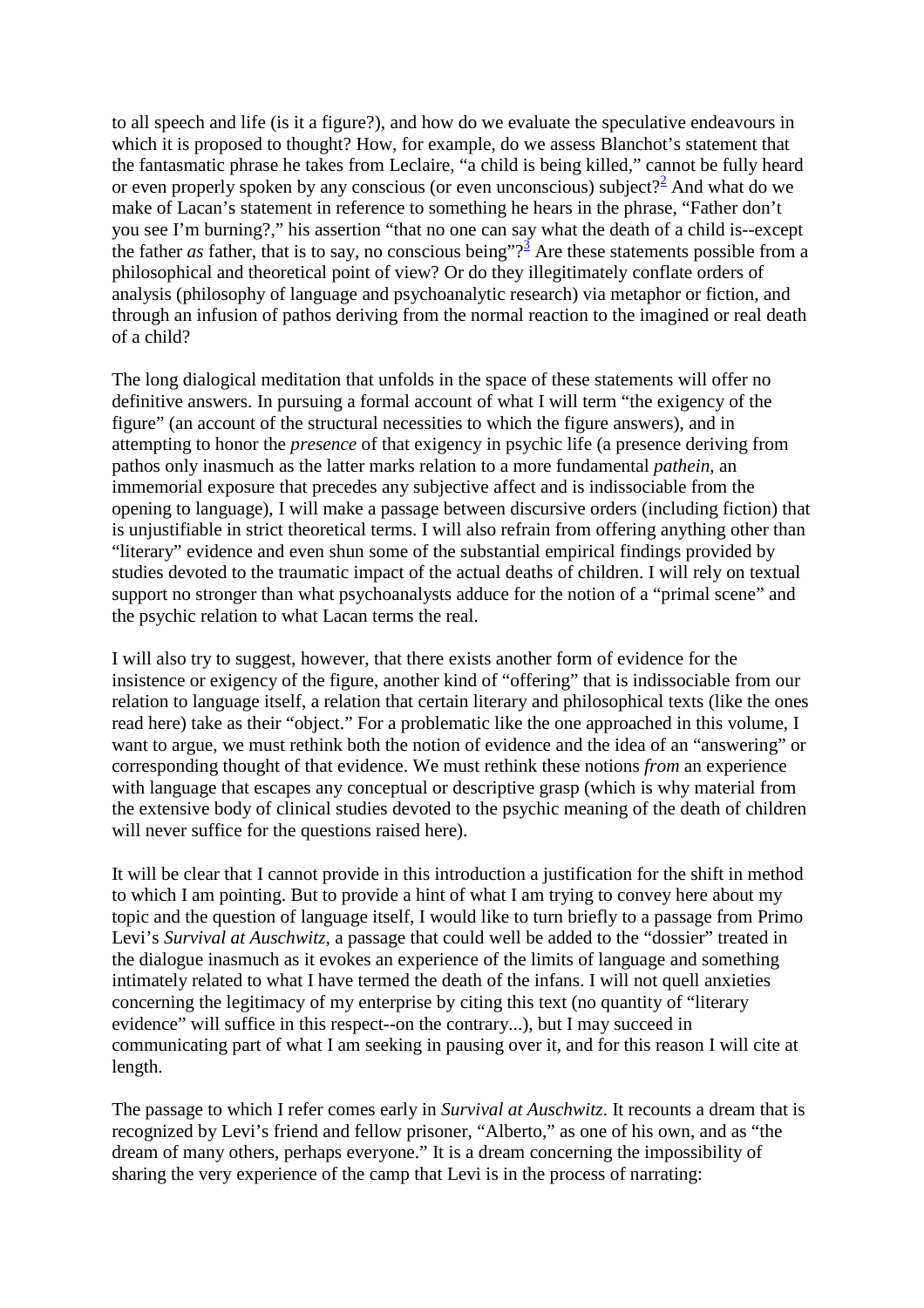*This is my sister here, with some unidentifiable friend and many other people. They are all listening to me and it is this very story that I am telling: the whistle of three notes, the hard bed, my neighbour whom I would like to move.... It is an intense pleasure, physical, inexpressible, to be at home, among friendly people and to have so many things to recount: but I cannot help noticing that my listeners do not follow me. In fact, they are completely indifferent: they speak confusedly of other things among themselves, as if I was not there. My sister looks at me, gets up and goes away without a word.*

*A desolating grief is born in me, like certain barely remembered pains of one's early infancy. It is pain in its pure state, not tempered by a sense of reality and by the intrusion of extraneous circumstances, a pain like that which makes children cry; and it is better for me to swim once again up to the surface, but this time I deliberately open my eyes to have a guarantee in front of me of being effectively awake.* 

*My dream stands in front of me, still warm, and although awake I am still full of its anguish: and then I remember that it is not a haphazard dream, but that I have dreamed it not once but many times since I arrived here, with hardly any variations of environment or details. I am now quite awake and I remember that I have recounted it to Alberto and that he confided to me, to my amazement, that it is also his dream and the dream of many others, perhaps of everyone. Why does it happen? Why is the pain of every day translated so constantly into our dreams, in the ever-repeated scene of the unlistened-to story?<sup>4</sup>*

For the reader who is already familiar with the text by Lacan I will discuss in the course of the dialogue of the second section, the echoes will be strong.<sup>5</sup> But the essential tie concerns Levi's reference to a "barely remembered" affect associated with an experience of the limits of language. If we compare what Levi implies here with other accounts of the need and impossibility of testifying to an experience of affliction or destitution as extreme as Levi's, then we cannot but ask whether Levi is offering something fundamental about the human relation to language and an experience (before experience: "not tempered by a sense of reality") of infancy.<sup>6</sup> And we have further evidence that the latter experience must be thought in relation to the question of the other human being, or *autrui*, to use this term in the manner of Blanchot and Levinas. Blanchot raises this question powerfully in his meditation on the death of the infans in reference to a notion of responsibility. The mortal exposure that is the death of the infans must be thought, in his argument, within a structure of saying or address, and can only be thought from a reflection on the possibility of response. Lacan's own reflection on Freud implicitly foregrounds this question of the relation to the other, and points to the necessity of thinking the structure of exposure as an opening of the ethical relation.

Let me conclude this introduction to the problematic of the second section with a note on the second half of its dialogical meditation. The length of this portion of the dialogue derives in part from an effort to develop as fully as possible the terms of Lacan's discussion of the dream of the burning child (a "theoretical" text no less challenging in its mode of writing than the fragments I read in Blanchot's *The Writing of the Disaster*).<sup>7</sup> But I want to observe, also, that I use an explication of the text to return to a question that arises at the horizon of my reading of Nietzsche. Here, I should add that *o*ne of my aims in undertaking such a careful and lengthy commentary of the scenes offered in these pages was to push past whatever pathos and whatever forms of identification might be provoked by them. I sought to traverse the "screen" constituted by these moving, even terrible representations, in order to approach the reality that lies behind their insistence. My *supposition* was that this reality involves something more than the subject's relation to the "nihilation" it knows in its assumption of its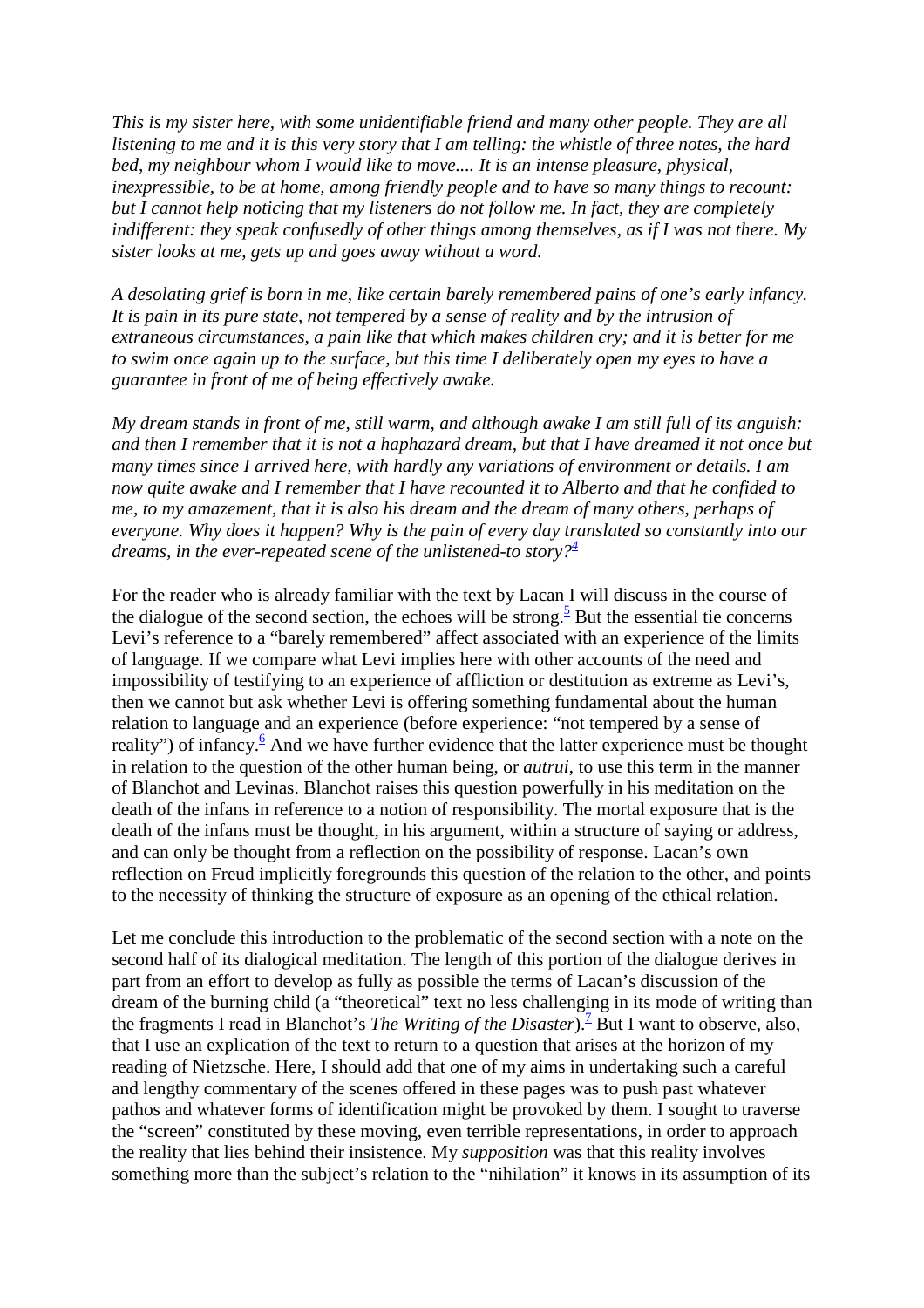relation to language (the mortal exposure that gives what Hegel proposed to us as "the life that bears death and maintains itself in it," to use Blanchot's words). A thought of the death drive that proceeds from the latter exposure (the very object of Nietzsche's practice of "cruelty") can carry us to the extreme of the tragic knowledge enunciated by the Oedipus who reaches Colonus: the knowledge Lacan finds in the words *"me phunai*." And there is no question that one of the paths that crosses the plain on which "we" stand now, at the end of the metaphysics of subjectivity and at the time of the "death of God," leads to this knowledge. But it is also possible to envision other relations to the limit of subjectivity, and thus other configurations of the limit. Other paths open if we think exposure as a structure of relation and think the relation to the other from an originary "yes." "Infancy" is also about such a yes, and I hope that the pairing of the texts by Blanchot and Lacan will help to bring forth its structure and its presence.

The dialogue on the infant figure has appended to it--this is part of the fiction, part of the counterplay--a brief essay on the motif of *philia* in Antigone: "Antigone's friendship." The latter analysis takes up a thread from the preceding discussions (and the discussion itself) in that it attempts to draw forth a dimension of the question of relation that is explored under the rubric of relation to the other, or *autrui*. It is my hope that the notion of *philia* explored here will shed further light on the an-archic grounds of the ethico-political relation. The thought of another "pragmatics" (whose *pragma* is the world, or existence itself) has nothing less at stake. But with this theme of friendship, I also have something a bit more humble in mind that is pursued in the subsequent section on the work of Salvatore Puglia. I consider all of the work gathered in this volume to be inseparable from forms of accompaniment (among them, a form of friendship) that are very much threatened by the economics of the contemporary artistic and intellectual marketplace, including that marketplace referred to as the academy. I am sure that I need hardly argue for the point that critical or theoretical production can compete with any other with it comes to "alienation." Puglia has pursued a mode of activity that modestly and soberly counters such alienation, and it has been my pleasure for almost two decades to work in his company (together with a number of others, some of whose names also appear in these pages). In writing a brief essay for an exhibition held at the Onassis Center for Hellenic Studies in New York, I had the opportunity to honor that working friendship, but I also began to approach something of what was at stake in an artistic practice devoted to the grounds of historical consciousness. To complement what I had been able to articulate in that essay devoted principally to a small number of works, I envisioned a dialogue with Puglia that would bring forth a larger trajectory and testify to the social and artistic practice in which it is embedded. Here again, I sensed that a "thetic" formulation, a critical "presentation" of the work, could not suffice--that different modes and a different graphics would be required. I cannot deny the factitious character of the means to which I have had recourse (the dialogue itself, though faithful to the movement of discussion, is a reconstruction of almost eight hours of conversation), but I hope that they will serve more than an aesthetic purpose. A statement regarding Puglia's work, however lengthy, could never do justice to his own restless search for what he calls a "possible" beyond any statement. Thus, by combining a freely moving dialogue, reproductions, and a brief, focused text, I had recourse to a kind of analogue of his own practices of juxtaposition, shadowing, and overlay. From the density and complexity of the space created, I hoped to evoke a resonance that would capture both the movements in his work and something of its importance for my own very interested inquiry into the possibility of "a pragmatics of the real."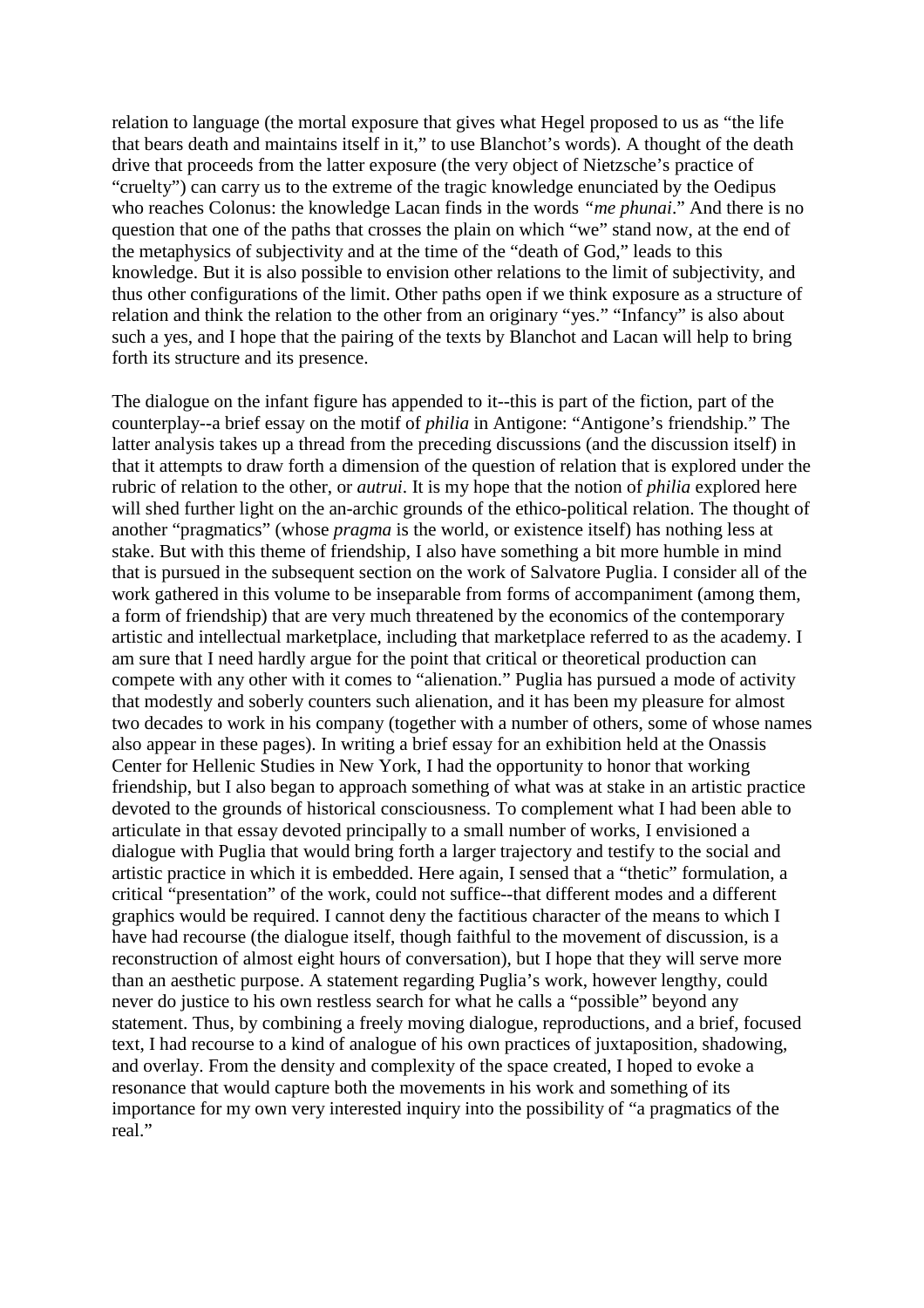The various texts that make up the three sections of this volume should ultimately bear no more relation to one another than do the images that compose some of Francis Bacon's triptychs. If the volume "works" (and the very meaning of this term lies in the path of its inquiry), then there should be no more than the hint of a necessity to their juxtapositions. Reasoned discourse, of course, normally requires a bit more than a hint; and in this respect, my experimentation in this volume may turn out to be unreasonable (just as it could fail by being reducible to its reasons). I hope, however, that I have provided in the course of these discussions the required conceptual apparatus and sufficient speculative foundation for intelligibility. I also hope that the counterplay of this volume traces some of the limits of the discursively legible.

## **Endnotes**

1.I could not pretend to say where such innocence was lost in relation to this project, for this is knowledge that must perpetually be reacquired. But I would note that the work in this volume was written in the wake of an effort to work through a notion of *usage* that makes it possible to speak in a consequent manner of the limits of language and the disrupted relationality that must be thought there. The latter notion, which is the basis of my references to a "pragmatics," is developed in *Language and Relation:...that there is language* (Stanford, 1996), and extended in the course of the texts gathered here.

2. Maurice Blanchot, *The Writing of the Disaster*, trans. Ann Smock (Lincoln: U. Of Nebraska, 1986), p. 72.

3. Jacques Lacan, *The Four Fundamental Concepts of Psychoanalysis*, ed. Jacques-Alain Miller, trans. Alan Sheridan (New York: W.W. Norton, 1981).

4. Primo Levi, *Survival in Auschwitz*, trans. Stuart Woolf (New York: Macmillan, 1986), p. 63.

5. There is the *common* character of the dream first of all, a trait that the dream of the burning child shares inasmuch as it is reported to Freud by a patient who claims to have reproduced elements of it after hearing it discussed in a lecture; then there is the structure of the dream's formation in relation to its circumstances.

6. An instance of the testimony to which I refer comes in Robert Anthelme's *L'Espèce humaine* (Paris: Gallimard, 1978), a book to which Maurice Blanchot devotes several invaluable pages of dialogue in *The Infinite Conversation* (trans. Susan Hanson [Minneapolis: U. Of Minnesota Press, 1993], pp. 130-135). Blanchot meditates on the "reserve of speech" that each prisoner knows in affliction and from which each seeks delivery, joyously, at liberation. This reserved speech, he says, is the speech of *autrui*: "a speech unheard, inexpressible, nevertheless unceasing, silently affirming that where all relation is lacking there yet subsists, there already begins, the human relation in its primacy" (p. 135). But this speech, as Anthelme tells us, could not find expression at the time of liberation: "It was impossible. We had hardly begun to speak and we were choking." Immediately after citing these words, Blanchot asks: "Why this wrenching? Why this pain always present, and not only here in this extreme movement but already, as I believe it is, in the most simple act of speaking?" (P. 135). Infancy, as I will suggest, is a dimension of the opening of human